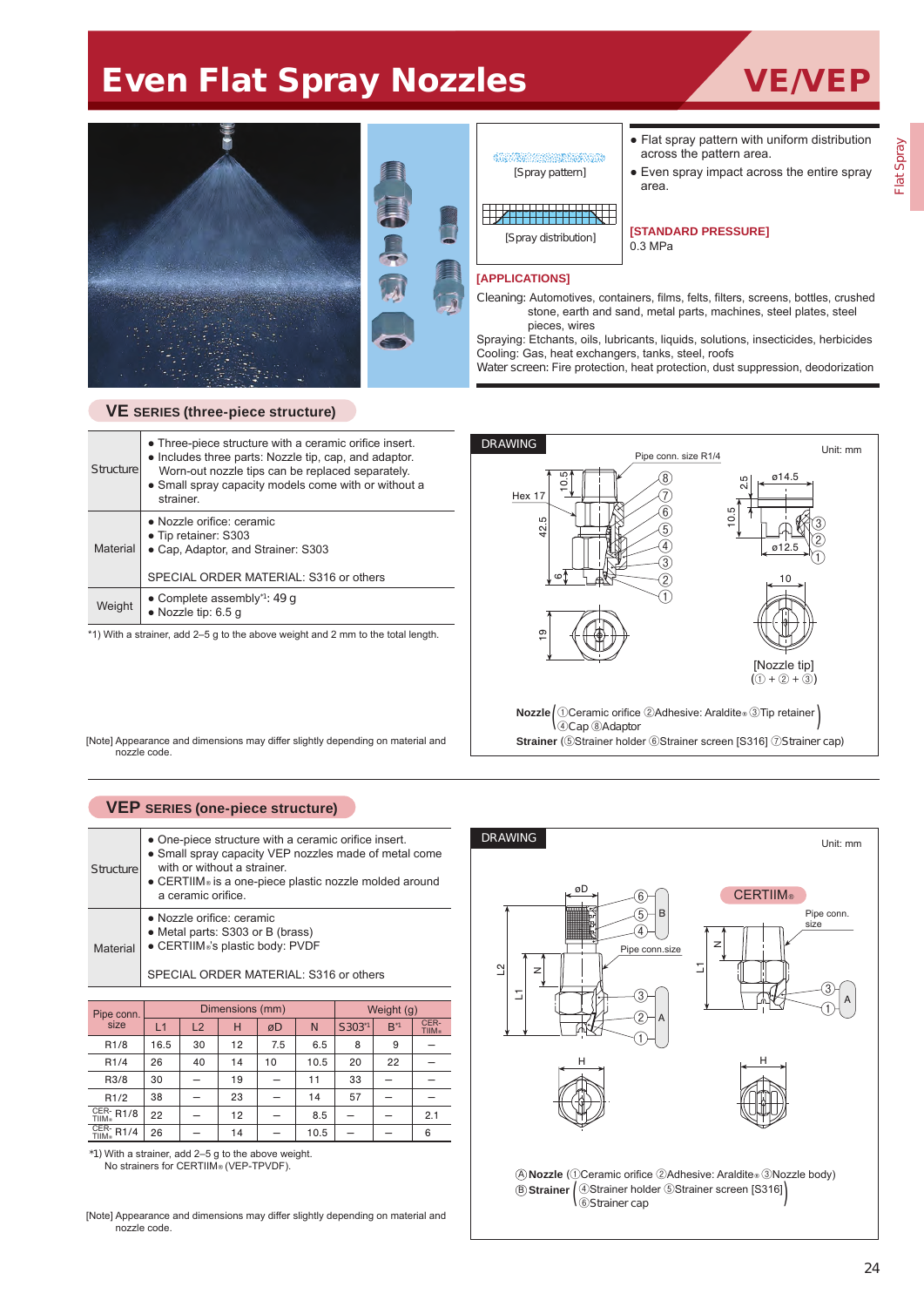## Even Flat Spray Nozzles VE/VEP SERIES

|               |                                 |                                                              |   |                                             | Pipe connection size     |                               |                         |                                                    |                          | Spray angle (°)          |                                                                                                | Spray capacity (L/min)                                             |                              |                              |                              |                              |                              |                              |                              |                              |                                        |                              |                   |                          |                                                                           |
|---------------|---------------------------------|--------------------------------------------------------------|---|---------------------------------------------|--------------------------|-------------------------------|-------------------------|----------------------------------------------------|--------------------------|--------------------------|------------------------------------------------------------------------------------------------|--------------------------------------------------------------------|------------------------------|------------------------------|------------------------------|------------------------------|------------------------------|------------------------------|------------------------------|------------------------------|----------------------------------------|------------------------------|-------------------|--------------------------|---------------------------------------------------------------------------|
| Spray         | Spray<br>capacity $V$ E<br>code |                                                              |   |                                             | <b>VEP</b>               |                               |                         |                                                    |                          |                          |                                                                                                |                                                                    |                              |                              |                              |                              |                              |                              |                              |                              |                                        |                              | Mean<br>drop.     | Free<br>pass.            | Strainer                                                                  |
| angle<br>code |                                 | R1/4                                                         |   | R <sub>1/8</sub> R <sub>1/4</sub>           | Metal                    |                               | R3/8 R1/2 R1/8 R1/4     | CER-<br><b>TIIM®</b>                               | 0.15<br>MPa              | 0.3<br><b>MPa</b>        | 0.7<br>MPa                                                                                     | 0.05<br>MPa                                                        | 0.1<br>MPa                   | 0.15<br>MPa                  | 0.2<br>MPa                   | 0.3                          | 0.5<br>MPa MPa MPa           | 0.7                          | 1                            | 2<br>MPa MPa                 | 3<br>MPa <sup>2</sup> MPa <sup>2</sup> | 5                            | dia.<br>$(\mu m)$ | dia.<br>(mm)             | mesh<br>size                                                              |
|               | 19<br>23                        | $\bullet$                                                    |   | $\bullet$                                   |                          |                               |                         | ooo                                                | 104<br>105               | 115<br>115               | 122<br>122                                                                                     | 0.78<br>0.94                                                       | 1.10<br>1.33                 | 1.34<br>1.63                 | 1.55<br>1.88                 | 1.90<br>2.30                 | 2.45<br>2.97                 | 2.90<br>3.51                 | 3.47<br>4.20                 | 4.91<br>5.94                 | 6.00<br>7.27                           | 7.76<br>9.39                 | 240               | 0.5<br>0.6               | 100<br>100                                                                |
|               | 31<br>36<br>39<br>59            | O<br>$\bullet$<br>$\bullet$                                  |   | $\blacksquare$<br>$\bullet$<br>$\bullet$    |                          |                               |                         | $\circ$<br>OOO                                     | 105<br>105<br>105<br>105 | 115<br>115<br>115<br>115 | 122<br>122<br>122<br>122                                                                       | 1.26<br>1.47<br>1.59<br>2.40                                       | 1.79<br>2.08<br>2.25<br>3.41 | 2.19<br>2.55<br>2.76<br>4.17 | 2.53<br>2.94<br>3.18<br>4.82 | 3.10<br>3.60<br>3.90<br>5.90 | 4.00<br>4.65<br>5.03<br>7.62 | 4.74<br>5.50<br>5.96<br>9.01 | 5.66<br>6.57<br>7.12<br>10.8 | 8.00<br>9.30<br>10.1<br>15.2 | 9.80<br>11.4<br>12.3<br>18.6           | 12.7<br>14.6<br>15.9<br>24.1 | $\langle$         | 0.6<br>0.7<br>0.7<br>0.9 | 100<br>50<br>50<br>50                                                     |
| 115           | 78<br>117<br>157                | O<br>$\bigcirc$<br>$\circ$                                   |   | O<br>$\circlearrowright$<br>$\circ$         |                          |                               |                         | О<br>$\circ$                                       | 106<br>106<br>106        | 115<br>115<br>115        | 121<br>120<br>120                                                                              | 3.18<br>4.78<br>6.41                                               | 4.50<br>6.75<br>9.06         | 5.52<br>8.27<br>11.1         | 6.37<br>9.55<br>12.8         | 7.80<br>11.7<br>15.7         | 10.1<br>15.1<br>20.3         | 11.9<br>17.8<br>24.0         | 14.2<br>21.4<br>28.0         | 20.1<br>30.2<br>40.5         | 24.7<br>37.0<br>49.6                   | 31.8<br>47.8<br>64.1         |                   | 1.0<br>1.2<br>1.4        | $\qquad \qquad -$<br>$\overline{\phantom{0}}$<br>$\qquad \qquad -$        |
|               | 196<br>235<br>274               |                                                              |   |                                             | $\frac{0}{0}$<br>O       |                               |                         |                                                    | 108<br>108<br>108        | 115<br>115<br>115        | 120<br>118<br>118                                                                              | 8.00<br>9.54<br>11.2                                               | 11.3<br>13.6<br>15.8         | 13.9<br>16.6<br>19.4         | 16.0<br>19.2<br>22.4         | 19.6<br>23.5<br>27.4         | 25.3<br>30.3<br>35.4         | 30.0<br>35.9<br>41.9         | 35.8<br>42.9<br>50.0         | 50.6<br>60.7<br>70.7         | 62.0<br>74.3<br>86.6                   | 80.0<br>95.9<br>112          | 450<br>$\langle$  | 1.6<br>1.7<br>1.9        | $\overline{\phantom{0}}$<br>$\qquad \qquad -$<br>$\overline{\phantom{0}}$ |
|               | 314<br>392<br>469               |                                                              |   |                                             |                          | O<br>$\bigcirc$<br>$\bigcirc$ |                         |                                                    | 108<br>108<br>108        | 115<br>115<br>115        | 118<br>118<br>118                                                                              | 12.8<br>16.0<br>19.1                                               | 18.1<br>22.6<br>27.0         | 22.2<br>27.7<br>33.2         | 25.6<br>32.0<br>38.4         | 31.4<br>39.2<br>46.9         | 40.5<br>50.6<br>60.7         | 48.0<br>60.0<br>71.8         | 57.3<br>71.6<br>85.6         | 81.1<br>101<br>121           | 99.3<br>124<br>149                     | 128<br>160<br>192            | 510<br>₹<br>640   | 2.0<br>2.2<br>2.4        | $\qquad \qquad -$<br>$\qquad \qquad -$<br>$\qquad \qquad -$               |
|               | 03<br>04<br>05                  |                                                              |   | $\bullet$<br>$\blacksquare$                 |                          |                               | О<br>$\circ$<br>$\circ$ | $\bigcirc$<br>OOO                                  | 78<br>79<br>79           | 90<br>90<br>90           | 101<br>101<br>101                                                                              | $\overline{\phantom{a}}$<br>$\qquad \qquad -$<br>$\qquad \qquad -$ | 0.17<br>0.23<br>0.29         | 0.21<br>0.28<br>0.35         | 0.24<br>0.33<br>0.41         | 0.30<br>0.40<br>0.50         | 0.39<br>0.52<br>0.65         | 0.46<br>0.61<br>0.76         | 0.55<br>0.73<br>0.91         | 0.77<br>1.03<br>1.29         | 0.95<br>1.26<br>1.58                   | 1.22<br>1.63<br>2.04         | 140               | 0.2<br>0.2<br>0.3        | 200<br>200<br>150                                                         |
|               | 07<br>10<br>15                  |                                                              | 0 | O<br>$\bullet$<br>$\bullet$                 |                          |                               | $\bigcirc$<br>О<br>О    | Ō                                                  | 80<br>80<br>82           | 90<br>90<br>90           | 101<br>100<br>100                                                                              | $\overline{\phantom{a}}$<br>0.41<br>0.61                           | 0.40<br>0.58<br>0.87         | 0.49<br>0.71<br>1.06         | 0.57<br>0.82<br>1.23         | 0.70<br>1.00<br>1.50         | 0.90<br>1.29<br>1.94         | 1.07<br>1.53<br>2.29         | 1.28<br>1.83<br>2.74         | 1.81<br>2.58<br>3.87         | 2.21<br>3.16<br>4.74                   | 2.86<br>4.08<br>6.12         | $\langle$         | 0.3<br>0.4<br>0.4        | 150<br>150<br>150                                                         |
|               | 19<br>23<br>31                  | 0<br>$\bullet$                                               |   | O<br>$\blacksquare$<br>$\bullet$            |                          |                               |                         | OOO<br>$\bigcirc$                                  | 82<br>82<br>83           | 90<br>90<br>90           | 98<br>98<br>97                                                                                 | 0.78<br>0.94<br>1.26                                               | 1.10<br>1.33<br>1.79         | 1.34<br>1.63<br>2.19         | 1.55<br>1.88<br>2.53         | 1.90<br>2.30<br>3.10         | 2.45<br>2.97<br>4.00         | 2.90<br>3.51<br>4.74         | 3.47<br>4.20<br>5.66         | 4.91<br>5.94<br>8.00         | 6.00<br>7.27<br>9.80                   | 7.76<br>9.39<br>12.7         | 250               | 0.7<br>0.7<br>0.9        | 50<br>50<br>50                                                            |
| 90            | 36<br>39<br>59                  | $\circlearrowright$<br>$\overline{O}$<br>$\circlearrowright$ |   | О<br>$\circ$<br>$\circlearrowright$         |                          |                               |                         | $\circ$<br>Ō<br>O                                  | 83<br>83<br>83           | 90<br>90<br>90           | 97<br>97<br>97                                                                                 | 1.47<br>1.59<br>2.40                                               | 2.08<br>2.25<br>3.41         | 2.55<br>2.76<br>4.17         | 2.94<br>3.18<br>4.82         | 3.60<br>3.90<br>5.90         | 4.65<br>5.03<br>7.62         | 5.50<br>5.96<br>9.01         | 6.57<br>7.12<br>10.8         | 9.30<br>10.1<br>15.2         | 11.4<br>12.3<br>18.6                   | 14.6<br>15.9<br>24.1         | ₹                 | 1.0<br>1.0<br>1.2        | $\qquad \qquad -$<br>$\overline{\phantom{0}}$<br>$\overline{\phantom{0}}$ |
|               | 78<br>117<br>157                | $\bigcirc$<br>$\bigcirc$<br>$\circ$                          |   | $\bigcirc$<br>$\circ$<br>$\circ$            |                          |                               |                         | $\circ$<br>$\circ$<br>$\bigcirc$                   | 84<br>84<br>84           | 90<br>90<br>90           | 97<br>96<br>96                                                                                 | 3.18<br>4.78<br>6.41                                               | 4.50<br>6.75<br>9.06         | 5.52<br>8.27<br>11.1         | 6.37<br>9.55<br>12.8         | 7.80<br>11.7<br>15.7         | 10.1<br>15.1<br>20.3         | 11.9<br>17.8<br>24.0         | 14.2<br>21.4<br>28.0         | 20.1<br>30.2<br>40.5         | 24.7<br>37.0<br>49.6                   | 31.8<br>47.8<br>64.1         |                   | 1.4<br>1.7<br>2.0        | $\overline{\phantom{0}}$<br>$\qquad \qquad -$<br>$\overline{\phantom{0}}$ |
|               | 196<br>235<br>274               |                                                              |   |                                             | O<br>$\bigcirc$<br>O     |                               |                         |                                                    | 84<br>85<br>85           | 90<br>90<br>90           | 96<br>95<br>95                                                                                 | 8.00<br>9.54<br>11.2                                               | 11.3<br>13.6<br>15.8         | 13.9<br>16.6<br>19.4         | 16.0<br>19.2<br>22.4         | 19.6<br>23.5<br>27.4         | 25.3<br>30.3<br>35.4         | 30.0<br>35.9<br>41.9         | 35.8<br>42.9<br>50.0         | 50.6<br>60.7<br>70.7         | 62.0<br>74.3<br>86.6                   | 80.0<br>95.9<br>112          | 480<br>₹          | 2.2<br>2.4<br>2.6        | $\qquad \qquad -$<br>$\qquad \qquad -$<br>$\overline{\phantom{0}}$        |
|               | 314<br>392<br>469               |                                                              |   |                                             |                          | $\frac{0}{0}$<br>$\bigcirc$   |                         |                                                    | 85<br>85<br>85           | 90<br>90<br>90           | 94<br>94<br>94                                                                                 | 12.8<br>16.0<br>19.1                                               | 18.1<br>22.6<br>27.0         | 22.2<br>27.7<br>33.2         | 25.6<br>32.0<br>38.4         | 31.4<br>39.2<br>46.9         | 40.5<br>50.6<br>60.7         | 48.0<br>60.0<br>71.8         | 57.3<br>71.6<br>85.6         | 81.1<br>101<br>121           | 99.3<br>124<br>149                     | 128<br>160<br>192            | 540<br>₹<br>680   | 2.8<br>3.1<br>3.4        | $\qquad \qquad -$<br>$\qquad \qquad -$<br>$\overline{\phantom{m}}$        |
|               | 19<br>23                        | D<br>0                                                       |   | 0<br>$\blacksquare$                         |                          |                               |                         | $\circ$<br>$\bar{O}$                               | 72<br>72                 | 80<br>80                 | 84<br>84                                                                                       | 0.78<br>0.94                                                       | 1.10<br>1.33                 | 1.34<br>1.63                 | 1.55<br>1.88                 | 1.90<br>2.30                 | 2.45<br>2.97                 | 2.90<br>3.51                 | 3.47<br>4.20                 | 4.91<br>5.94                 | 6.00<br>7.27                           | 7.76<br>9.39                 | 260               | 0.7<br>0.8               | 50<br>50                                                                  |
|               | 31<br>36<br>39                  | $\bullet$<br>O<br>$\bigcirc$                                 |   | 0<br>O<br>$\circ$<br>$\overline{O}$         |                          |                               |                         | $\bigcirc$<br>$\overline{O}$                       | 72<br>72<br>73           | 80<br>80<br>80           | 84<br>84<br>84                                                                                 | 1.26<br>1.47<br>1.59                                               | 1.79<br>2.08<br>2.25         | 2.19<br>2.55<br>2.76         | 2.53<br>2.94<br>3.18         | 3.10<br>3.60<br>3.90         | 4.00<br>4.65<br>5.03         | 4.74<br>5.50<br>5.96         | 5.66<br>6.57<br>7.12         | 8.00<br>9.30<br>10.1         | 9.80<br>11.4<br>12.3                   | 12.7<br>14.6<br>15.9         | $\langle$         | 0.9<br>1.0<br>1.0        | 50<br>$\overline{\phantom{0}}$<br>$\qquad \qquad -$                       |
| 80            | 59<br>78<br>117                 | $\overline{O}$<br>$\bigcirc$<br>$\circlearrowright$          |   | $\overline{\bigcirc}$<br>$\circ$<br>$\circ$ |                          |                               |                         | $\overline{\bigcirc}$<br>$\circ$<br>$\overline{O}$ | 74<br>74<br>75<br>76     | 80<br>80<br>80<br>80     | 84<br>84<br>84                                                                                 | 2.40<br>3.18<br>4.78                                               | 3.41<br>4.50<br>6.75         | 4.17<br>5.52<br>8.27         | 4.82<br>6.37<br>9.55         | 5.90<br>7.80<br>11.7         | 7.62<br>10.1<br>15.1         | 9.01<br>11.9<br>17.8         | 10.8<br>14.2<br>21.4         | 15.2<br>20.1<br>30.2         | 18.6<br>24.7<br>37.0                   | 24.1<br>31.8<br>47.8         |                   | 1.3<br>1.6<br>1.9        | $\overline{\phantom{0}}$<br>-<br>$\qquad \qquad -$                        |
|               | 157<br>196<br>235               |                                                              |   |                                             | Ω<br>U<br>O              |                               |                         |                                                    | 76<br>76                 | 80<br>80                 | 84<br>83<br>83                                                                                 | 6.41<br>8.00<br>9.54                                               | 9.06<br>11.3<br>13.6         | 11.1<br>13.9<br>16.6         | 12.8<br>16.0<br>19.2         | 15.7<br>19.6<br>23.5         | 20.3<br>25.3<br>30.3         | 24.0<br>30.0<br>35.9         | 28.0<br>35.8<br>42.9         | 40.5<br>50.6<br>60.7         | 49.6<br>62.0<br>74.3                   | 64.1<br>80.0<br>95.9         | 490<br>₹          | 2.4<br>2.6<br>3.1        | $\overline{\phantom{0}}$                                                  |
|               | 274<br>314<br>392               |                                                              |   |                                             |                          | $\circ$<br>$\frac{0}{0}$      |                         |                                                    | 76<br>76<br>76<br>76     | 80<br>80<br>80<br>80     | 83<br>83<br>83                                                                                 | 11.2<br>12.8<br>16.0                                               | 15.8<br>18.1<br>22.6         | 19.4<br>22.2<br>27.7         | 22.4<br>25.6<br>32.0         | 27.4<br>31.4<br>39.2         | 35.4<br>40.5<br>50.6         | 41.9<br>48.0<br>60.0         | 50.0<br>57.3<br>71.6         | 70.7<br>81.1<br>101          | 86.6<br>99.3<br>124                    | 112<br>128<br>160            | 560<br>₹          | 3.3<br>3.3<br>3.7        | $\qquad \qquad -$                                                         |
|               | 469<br>03<br>04                 |                                                              |   | O                                           |                          |                               | O<br>О                  | O                                                  | 54<br>54                 | 65<br>65                 | 83<br>76<br>76                                                                                 | 19.1<br>$\qquad \qquad -$                                          | 27.0<br>0.17<br>0.23         | 33.2<br>0.21<br>0.28         | 38.4<br>0.24<br>0.33         | 46.9<br>0.30<br>0.40         | 60.7<br>0.39<br>0.52         | 71.8<br>0.46<br>0.61         | 85.6<br>0.55<br>0.73         | 121<br>0.77<br>1.03          | 149<br>0.95<br>1.26                    | 192<br>1.22<br>1.63          | 700<br>150        | 4.3<br>0.3<br>0.3        | 150<br>150                                                                |
|               | 05<br>07<br>10                  |                                                              |   | $\blacksquare$<br>O                         |                          |                               | Ō<br>$\circ$<br>О       | 0000000                                            | 54<br>55<br>56           | 65<br>65<br>65           | 75<br>75<br>74                                                                                 | $\overline{\phantom{0}}$<br>$\overline{\phantom{a}}$<br>0.41       | 0.29<br>0.40<br>0.58         | 0.35<br>0.49<br>0.71         | 0.41<br>0.57<br>0.82         | 0.50<br>0.70<br>1.00         | 0.65<br>0.90<br>1.29         | 0.76<br>1.07<br>1.53         | 0.91<br>1.28<br>1.83         | 1.29<br>1.81<br>2.58         | 1.58<br>2.21<br>3.16                   | 2.04<br>2.86<br>4.08         | ₹                 | 0.4<br>0.4<br>0.5        | 150<br>150<br>100                                                         |
|               | 15<br>19<br>23                  | ●                                                            |   | $\bullet$<br>$\bullet$<br>$\bullet$         |                          |                               | $\bigcirc$              |                                                    | 56<br>57<br>57           | 65<br>65<br>65           | 74<br>73<br>73                                                                                 | 0.61<br>0.78<br>0.94                                               | 0.87<br>1.10<br>1.33         | 1.06<br>1.34<br>1.63         | 1.23<br>1.55<br>1.88         | 1.50<br>1.90<br>2.30         | 1.94<br>2.45<br>2.97         | 2.29<br>2.90<br>3.51         | 2.74<br>3.47<br>4.20         | 3.87<br>4.91<br>5.94         | 4.74<br>6.00<br>7.27                   | 6.12<br>7.76<br>9.39         | 270               | 0.5<br>0.8<br>0.9        | 100<br>50<br>50                                                           |
| 65            | 31<br>36<br>39                  | O<br>$\circlearrowright$<br>$\bigcirc$                       |   | O<br>$\circ$<br>$\overline{O}$              |                          |                               |                         | $\circ$<br>$\circ$<br>$\circ$                      | 57<br>57<br>57           | 65<br>65<br>65           | 73<br>73<br>73                                                                                 | 1.26<br>1.47<br>1.59                                               | 1.79<br>2.08<br>2.25         | 2.19<br>2.55<br>2.76         | 2.53<br>2.94<br>3.18         | 3.10<br>3.60<br>3.90         | 4.00<br>4.65<br>5.03         | 4.74<br>5.50<br>5.96         | 5.66<br>6.57<br>7.12         | 8.00<br>9.30<br>10.1         | 9.80<br>11.4<br>12.3                   | 12.7<br>14.6<br>15.9         | ₹                 | 1.1<br>1.2<br>1.3        | $\overline{\phantom{0}}$                                                  |
|               | 59<br>78<br>117                 | $\circlearrowright$<br>$\circ$<br>$\bigcirc$                 |   | О<br>$\circ$<br>$\bigcirc$                  |                          |                               |                         | $\circlearrowright$<br>$\circ$<br>$\circ$          | 58<br>58<br>58           | 65<br>65<br>65           | 72<br>72<br>69                                                                                 | 2.40<br>3.18<br>4.78                                               | 3.41<br>4.50<br>6.75         | 4.17<br>5.52<br>8.27         | 4.82<br>6.37<br>9.55         | 5.90<br>7.80<br>11.7         | 7.62<br>10.1<br>15.1         | 9.01<br>11.9<br>17.8         | 10.8<br>14.2<br>21.4         | 15.2<br>20.1<br>30.2         | 18.6<br>24.7<br>37.0                   | 24.1<br>31.8<br>47.8         |                   | 1.4<br>1.8<br>2.3        | -<br>$\overline{\phantom{0}}$                                             |
|               | 157<br>196<br>235               | О                                                            |   | $\circlearrowright$                         | О<br>$\circlearrowright$ |                               |                         | $\circ$                                            | 58<br>60<br>60           | 65<br>65<br>65           | 69<br>69<br>69                                                                                 | 6.41<br>8.00<br>9.54                                               | 9.06<br>11.3<br>13.6         | 11.1<br>13.9<br>16.6         | 12.8<br>16.0<br>19.2         | 15.7<br>19.6<br>23.5         | 20.3<br>25.3<br>30.3         | 24.0<br>30.0<br>35.9         | 28.0<br>35.8<br>42.9         | 40.5<br>50.6<br>60.7         | 49.6<br>62.0<br>74.3                   | 64.1<br>80.0<br>95.9         | 520               | 2.7<br>2.9<br>3.4        | -<br>$\overline{\phantom{0}}$<br>$\overline{\phantom{0}}$                 |
|               | 274<br>314<br>392               |                                                              |   |                                             | О                        | O<br>$\bigcirc$               |                         |                                                    | 60<br>60<br>60           | 65<br>65<br>65           | 69<br>69<br>69                                                                                 | 11.2<br>12.8<br>16.0                                               | 15.8<br>18.1<br>22.6         | 19.4<br>22.2<br>27.7         | 22.4<br>25.6<br>32.0         | 27.4<br>31.4<br>39.2         | 35.4<br>40.5<br>50.6         | 41.9<br>48.0<br>60.0         | 50.0<br>57.3<br>71.6         | 70.7<br>81.1<br>101          | 86.6<br>99.3<br>124                    | 112<br>128<br>160            | ₹<br>590<br>₹     | 3.6<br>3.7<br>4.4        | $\qquad \qquad -$<br>-                                                    |
|               | 469                             |                                                              |   |                                             |                          | ∩                             |                         |                                                    | 60                       | 65                       | 68<br>$\bullet$ : Available with or without strainer $\circ$ : Only available without strainer | 19.1                                                               | 27.0                         | 33.2                         | 38.4                         | 46.9                         | 60.7                         | 71.8                         | 85.6                         | 121                          | 149                                    | 192                          | 740               | 4.4                      | $\qquad \qquad -$                                                         |

 $\frac{1}{2}$ 

\*2) Use CERTIIM® (VEP-TPVDF) only at pressures below 2.0 MPa.